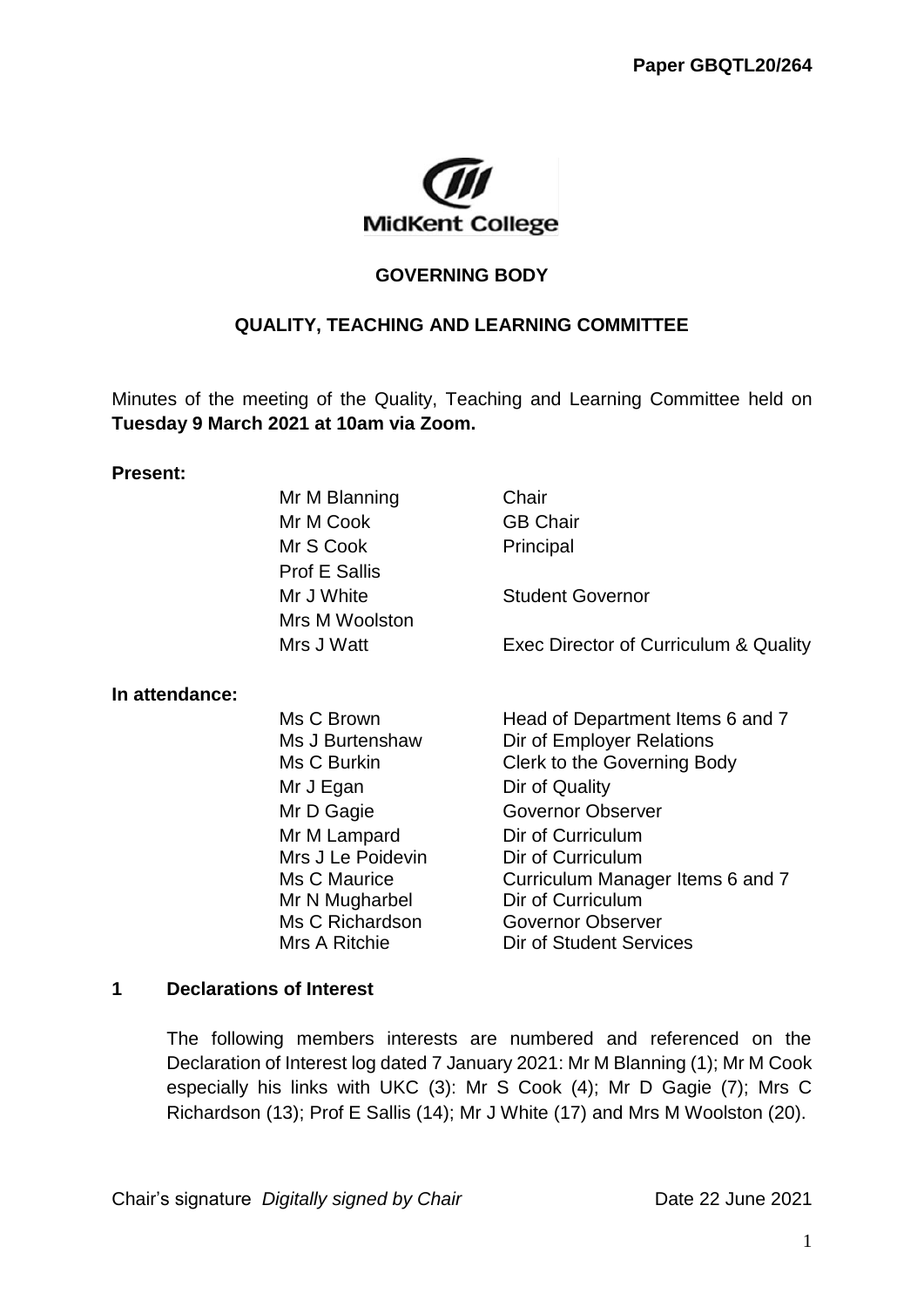*NB: There were connectivity issues throughout the meeting but all members remained engaged with the meeting*.

## **2 Apologies for Absence**

No apologies were received.

## **3 Minutes of the previous meeting held on 26 November 2020**

The minutes of the previous meeting held on 26 November 2020, paper GBQTL20/257 were agreed and accepted as a true record. These were signed electronically by the Chair. The Call notes from the meeting on 4 February 2021 were noted.

## **4 Matters Arising**

The Chair noted the following from the minutes:

- Climate Change this topic was discussed at the Governing Body Strategic Away Day and is being taken forward by the College.
- Annual SAR the document noted the many effective adaptations taken during the unusual year and the areas of improvements being addressed (attendance, narrowing gaps between departments, and Apprenticeship provision). It had been commented in the meeting that the College could work towards outstanding particularly in the area of Personal Development.
- The detailed February Call notes summarised the current situation in the College at the time of the meeting.

## **5 Student Engagement Update** - **Paper GBQTL20/258,**

Jordan White introduced the Student Activities update. He informed members that a Student Voice Conference was taking place today. As a result of comments in the Student Survey, extra activities has been held to re-engage students with their colleagues.

The Deputy Student Governor position is progressing with the intention that they will attend the next QTL Committee in June and July Governing Board meetings to enable them to begin understanding more about the role and to start a handover period. Members expressed how important this role is on the Board and a successor must be in place for when the current student Governor leaves the College. They noted the excellent contributions of the current student Governor.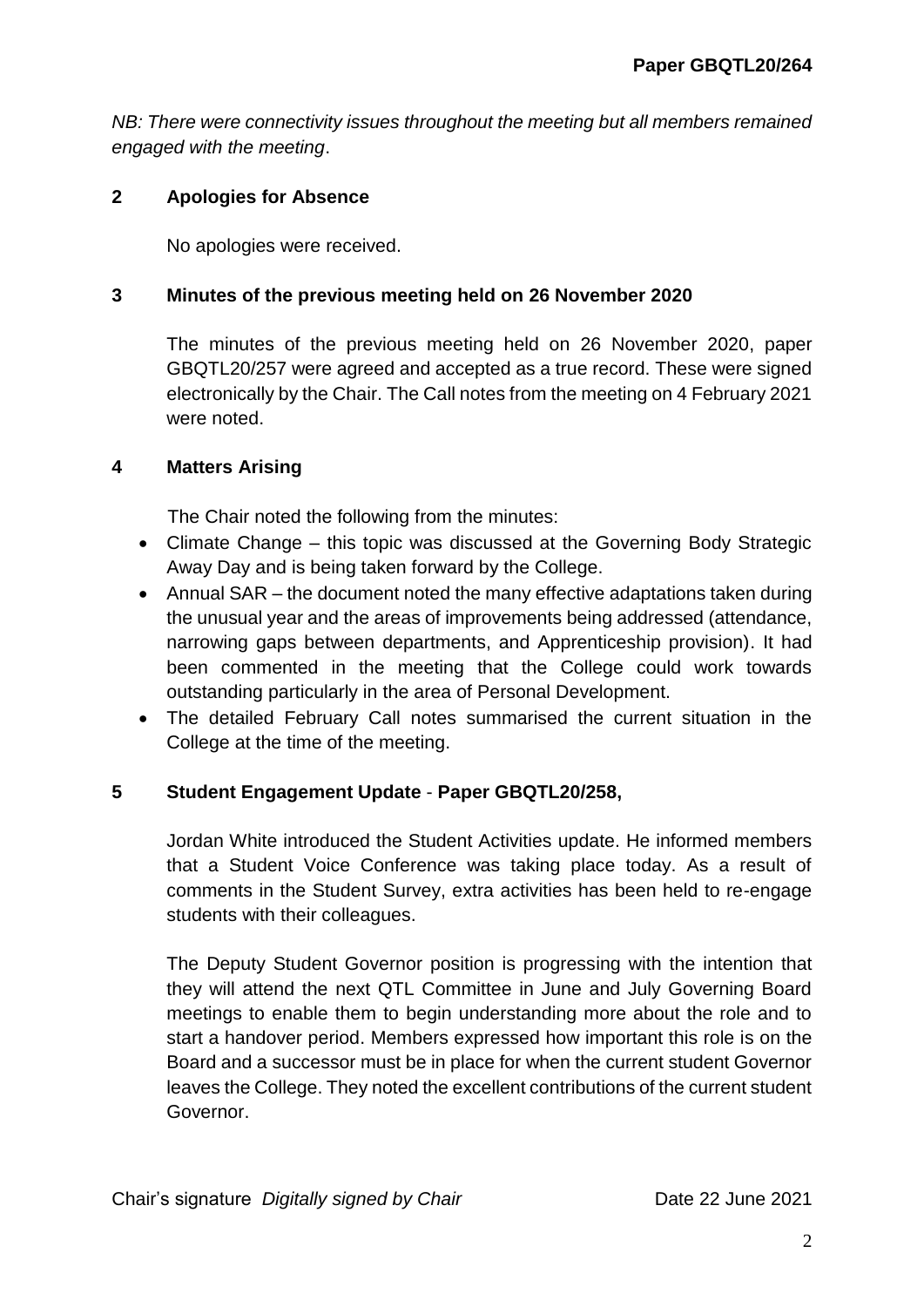In response to a question, A Ritchie was able to confirm that the engagement activities put on for students during the latest lockdown, as detailed in the papers, had met a good response.

## **6 Executive Director of Curriculum Report** - **Paper GBQTL20/259.**

Jackie Watt introduced the paper to update Governors on curriculum issues including student progress and planning for both the remainder of the year and next academic year.

The following items were included in the report:

- Retention is good and is slightly ahead of the same time last year.
- Lesson Observations are on track to be completed with a large number of the follow up action plans completed.
- Plans are being finalised for 8 March 2021, end of term and next academic year. There will be three timetables pre lockdown. There may be a phased return in the first two weeks due to the capacity of testing students.

Members discussed the following items in detail with challenging questioning:

Exam/Assessment – Members gained assurance from the robust process of formative and summative assessment. They were assured that for year-end centre assessment of English and maths grades, the College will use a mixture of a formal mock exam combined with in-year evidence of attainment and noted the rigorous process but recognised the challenges with borderline grades, in particular the need to not disadvantage the College's students versus those elsewhere.

Attendance obviously continues to be a challenge. The MLP of 90% is difficult to achieve but sets a high expectation and Governors were pleased to note that attendance in aggregate is not so different from last year, thereby indicating the success of the College's efforts to maintain student engagement remotely. Members noted the differences in attendance across and within departments and were assured that good practice is being shared and lessons learnt from remote learning will be continued as students return to College. Members discussed the use of 'Flip learning', where students receive information in advance of classroom lessons to enable more study time but noted this is more suited to the higher level courses and independent study.

Chair's signature *Digitally signed by Chair* Date 22 June 2021 Members discussed some particular areas with high and low attendance and how staff continue to keep in regular touch with students which is illustrated in the student survey. Where attendance to Zoom lessons looks low, predominately some practical areas and Foundation Studies, the College has responded by students being brought back into College early or supported on a 1:1 basis. Members were reminded that remote attendance is not the only indicator of progress and coming into College is also important in learning for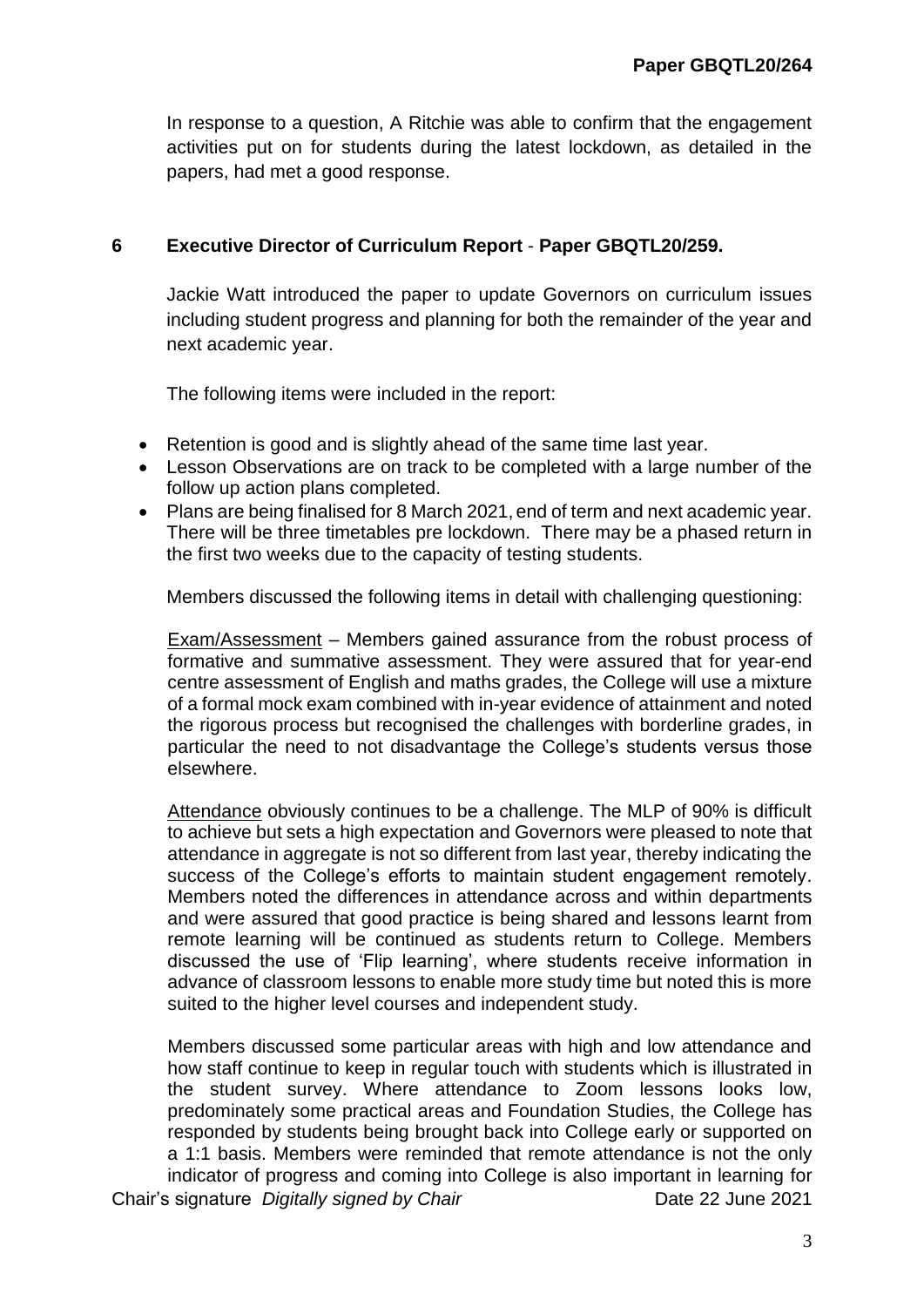example social skills/ behaviour and attitudes.. J Watt agreed to circulate predicted grade data once available.

#### **Action: J Watt**

Members asked about the correlation between remote attendance and learning, and were assured by middle managers that the link remains robust. In addition, J Watt highlighted that all students continue to be monitored as to their progress, and currently 364 are rated as High risk, with interventions ongoing, around 850 are medium risk but will achieve with support and around 2,600 are low risk.

Members reviewed at length the annual collection of Actual Destination data from last year's leavers, which is broken down by department and listed in detail the various categories of student destination. It was noted that this data was collected in late 2020 and therefore impacted by the economic inactivity of some vocations due to lockdown. Departmental staff helped gain the data to improve the reach and level of detail. Members were informed that the College will shortly be launching a further survey which will include key questions linked to employment and College course studied.

The HoDs present also stressed, in response to a question, that planned destinations revealed by students in the summer term are detailed and comprehensive, and therefore provide valuable further information to support curriculum design and re-design going forward.

Members continued a detailed and robust discussion regarding destinations which included the challenge to capture relevant and actual destination data to inform curriculum planning. They noted that internal progression has improved and is used as an incentive for students to achieve, with some destination data gained before students leave the College as they progress to an Apprenticeship. Members stated that further assurance would be beneficial as to whether the data collected (63% of leavers, including those who progressed internally within the College, which was over 76% of the cohort last year) truly reflects outcomes for the whole student population, or whether further information is needed to fill in gaps.

Members were reminded that students are on a pathway to an ultimate destination as they will have multiple careers and therefore transferable skills are an important extension to any course.

Members also commented that knowing if employment destinations are related to the course studied is important for informing curriculum design. It was also noted that continued contact should be maintained as some students may not gain relevant employment for several years.

*Claire Richardson left the meeting*.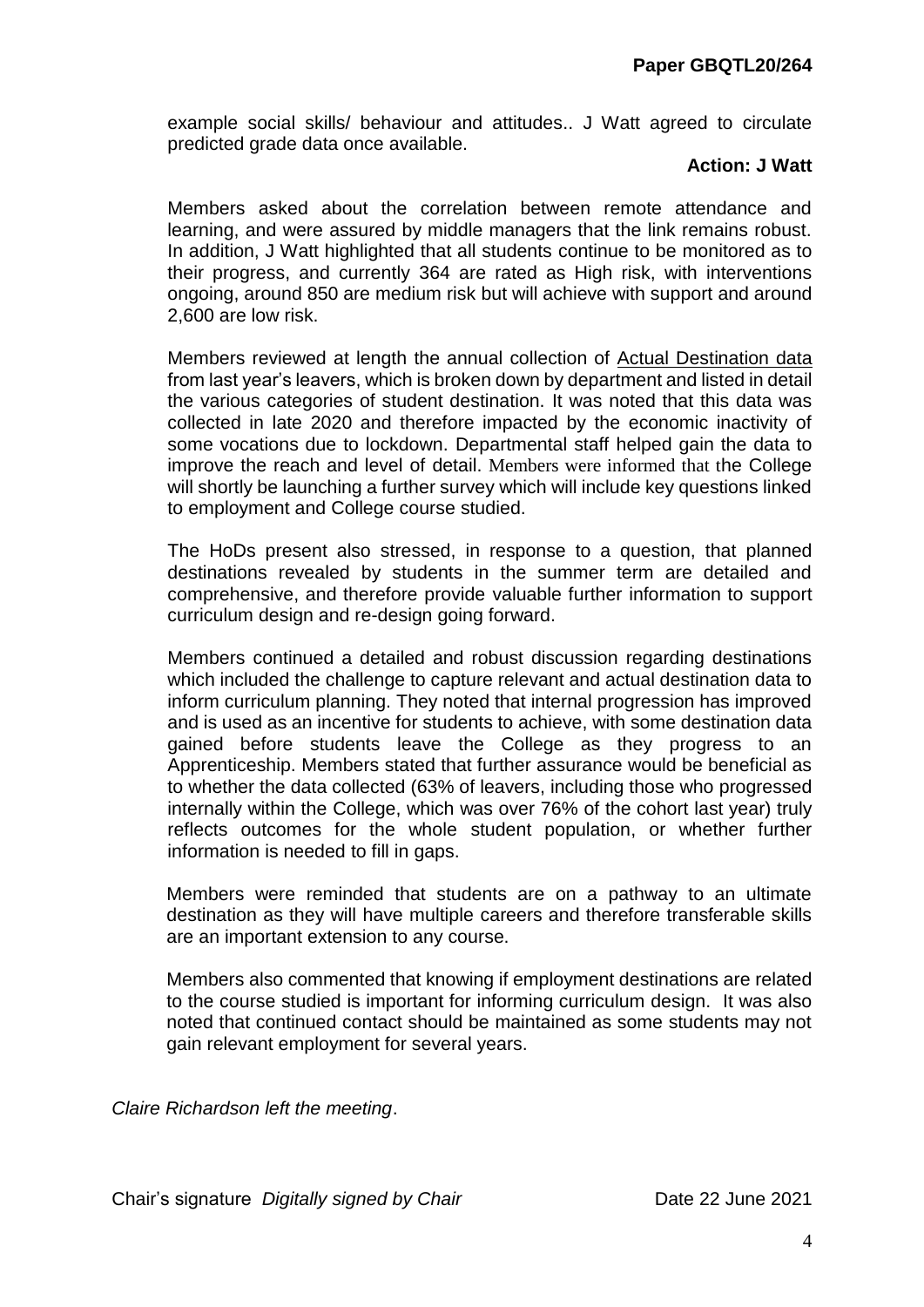## **7 Department Report - Paper GBQTL20/260**

Clare Brown and Camilla Maurice joined the meeting to present updates regarding their areas. It was noted that following their large departments across this year has given members useful insights into the workings of the College.

C Maurice informed members that the IT & Business areas were progressing well and growth areas had been identified and actioned for curriculum re-design to promote Entrepreneurship and Enterprise. Members discussed the opportunities in these areas and welcomed these additions. They were also informed of active current planning at Level 3 in the new and fast-growing field of E-Sports, where the College is in detailed discussions regarding partnerships with Universities which are both local and strong in this field to secure progression routes for students.

Members were assured by the detail given in the reports and opportunities being pursued in this department.

Members thanked C Brown and C Maurice for the update.

## **8 HE & Adult Update – Paper GBQTL20/261**

Jane LePoidevin introduced the HE & Adult Update to provide Governors with the following update on HE and Adult provision:

- Attendance is high for both Adults and HE, illustrating remote learning works well for these students. The team plan to design their delivery to retain an element of this moving forward.
- HE Developments have been identified and are progressing. New course are in the planning stages for September 2023 with external partners, the Apprenticeship team and employers to ensure the courses include what employers need and identify skills gaps.

HE Code of Governance - The University Committee of Chairs has developed a HE Code of Governance. The Code was presented so that Governing Body could satisfy itself that it is abiding by the code; and to raise any issues.

The Code sets out the key values and elements which enable HEIs to demonstrate their commitment to good governance and include the following elements:

- 1. Accountability
- 2. Sustainability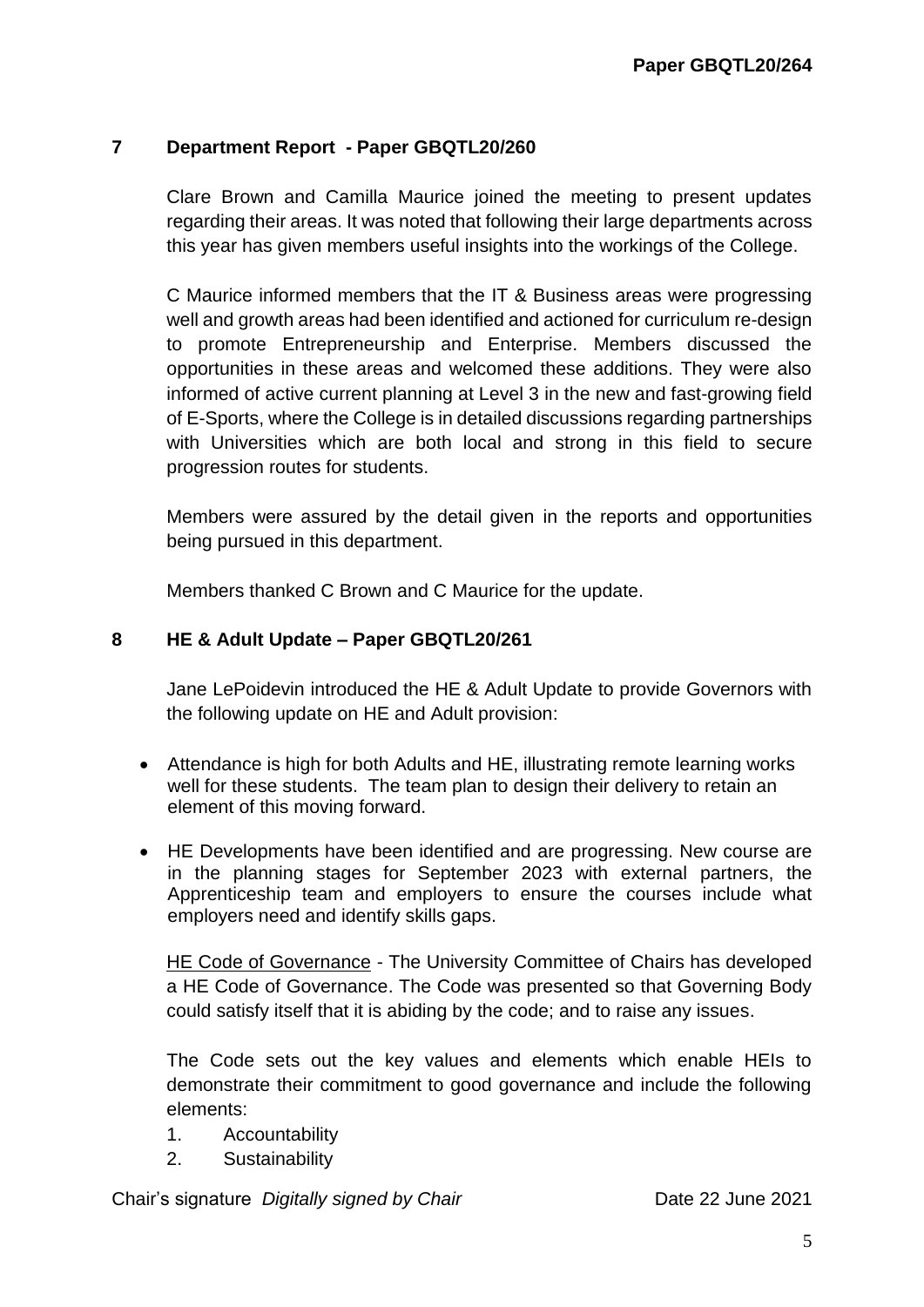- 3. Reputation
- 4. Inclusion & Diversity
- 5. Effectiveness
- 6. Engagement

The Clerk has reviewed the code in detail and noted the Governing Body's actions and evidence of how the College demonstrates its commitment to the code. Although it is not a requirement members **recommended** this for the publication.

**Action: Clerk**

Members thanks J LePoidevin for the update.

## **9 Apprenticeship Update – paper GBQTL20/262**

Jane Burtenshaw updated members on progress with the department. Members noted the many adaptations made by the College to keep apprentices engaged and on track during a difficult year.

Members were assured that employers are now starting to re-engage with the College to offer apprenticeships and the area is stabilising.

Members noted that the overall predicated achievement for 2020/21 is currently on track with 134 apprentices fully achieving their frameworks with a further 58 currently going through claims, leaving 160 left to complete by 31st July 2021.

Recruitment 2020/21 included 156 new starts for 20/21, 59 % of business plan. This was been impacted by the disrupted and uncertainty of Covid.

Members thanked J Burtenshaw for a comprehensive paper.

## **10 Feedback from Governors Informal Visits – Paper GBQTL20/263 a-j**

Members noted the content of the Governors Informal Visits which provide a valuable insight to departments.

- a) English E Sallis 25.11.20
- b) Maths E Sallis 30.11.20
- c) SAR/QIP Performing Arts & Music P Baxter 4.11.20
- d) Graphic Design P Baxter Nov/Dec 2020
- e) J Watt/M Blanning update 15.1.21
- f) HE Ed Sallis 28.1.21
- g) Graphic Design M Cook 1.2.21
- h) Music M Cook 5.2.21
- i) Sports A Woodhouse Jan/Feb
- j) AOC Good Governance
- k) AOC Governance Masterclass Feb 2021

l) IT & Business M Blanning 1.3.21